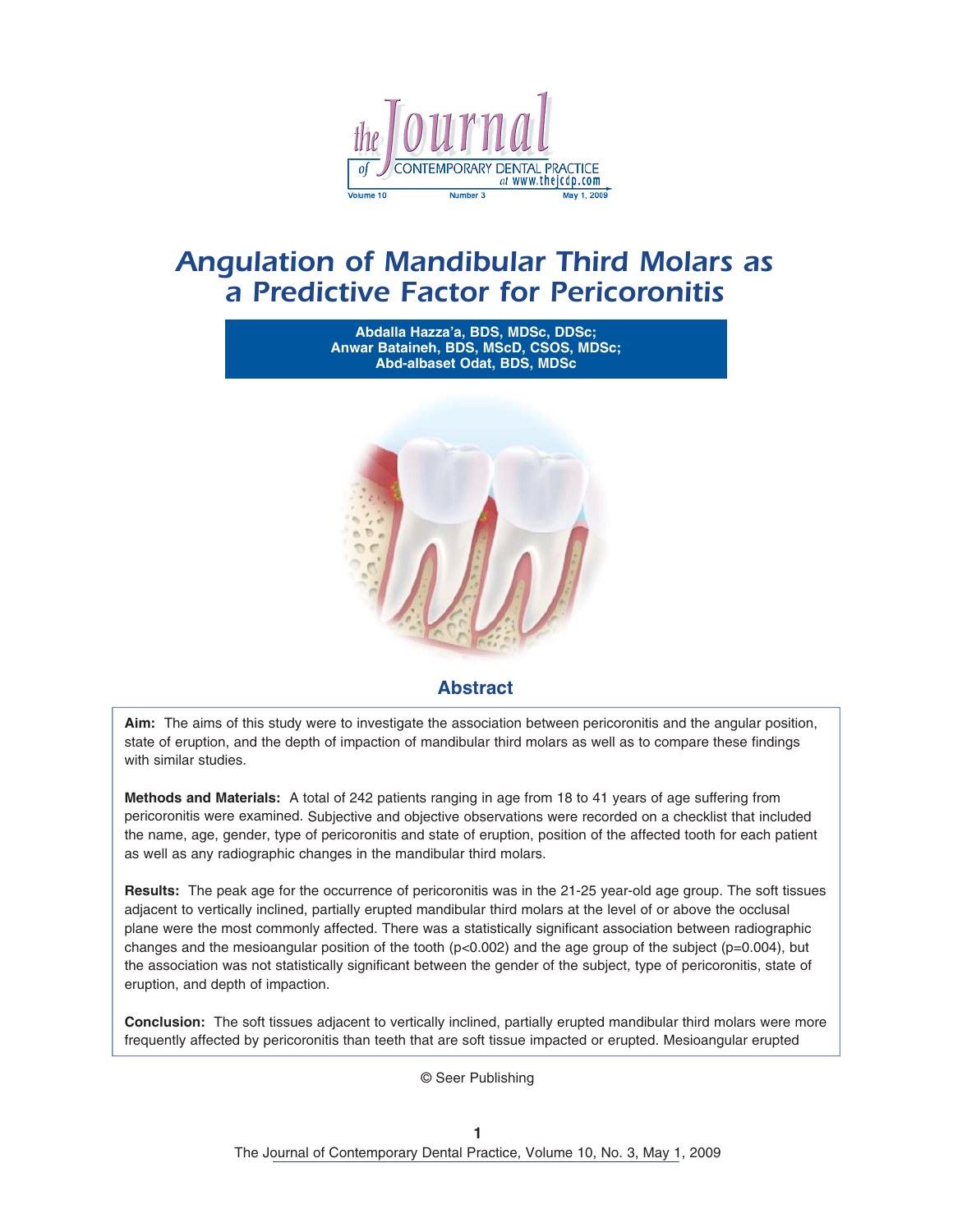third molars were the teeth most frequently associated with bone loss.

**Clinical Significance:** The soft tissues at highest risk of developing pericoronitis are those adjacent to mandibular third molars that are partially erupted, in a vertical position, and erupted to the level of or above the occlusal plane.

**Keywords:** Mandibular third molar, angulation, pericoronitis

**Citation:** Hazza'a A, Bataineh A, Odat A. Angulation of Mandibular Third Molars as a Predictive Factor for Pericoronitis. J Contemp Dent Pract 2009 May; (10)3:051-058.

# **Introduction**

Pericoronitis is by far the most common acute problem associated with third molars and with several possible predisposing factors related to the etiology of the disease.<sup>1-6</sup> These can be broadly divided into general factors and local factors. The relationship between pericoronitis and the different positions of mandibular third molars has been studied by several investigators.<sup>[3,7,9-14](#page-9-0)</sup>

Kay<sup>[8](#page-9-0)</sup> reported the majority of pericoronitis cases in his study were associated with mesioangular impactions of mandibular third molars followed by distoangular impactions of the same teeth. Bean and Kin[g](#page-9-0)<sup>1</sup> found vertical impactions to be associated with a greater number of pericoronitis cases and concluded the position of the tooth in the alveolus could act as a contributory factor to this inflammatory process. Piironen and Ylipaavaliniemi<sup>[3](#page-9-0)</sup> found about 60% of affected teeth were positioned at the plane of occlusion or higher. They also reported distoangular or vertical impacted mandibular third molars were more often associated with pericoronitis. Leone et al.<sup>9</sup> [c](#page-9-0)oncluded fully erupted, vertically positioned mandibular third molars in contact with the adjacent second molar, at or above the occlusal plane and partially encapsulated by soft or hard tissues, were at the highest risk for acute pericoronitis of the surrounding soft tissue. Lee and Kim<sup>13</sup> found the vertically erupted mandibular third molar at the occlusal plane of the mandibular second molar was most likely to be afflicted with pericoronitis of the adjacent tissue. Halverson and Anderson $14$  evaluated the mandibular third molar position as a predictive criterion for the risk of pericoronitis and concluded the majority of cases (81.0%) involved vertically oriented mandibular



third molars, of which 79.1% were erupted to the approximate height of the occlusal plane of the arch. The remaining 20.9% were at or below the height of contour of the adjacent tooth. Similarly, Knutsson et al.<sup>15</sup> found pericoronitis mostly adjacent to distally and mesially inclined mandibular third molars, whereas Punwutikorn et a[l.](#page-9-0)<sup>7</sup> reported pericoronitis equally around teeth with either a distal or vertical inclination and to a lesser extent adjacent to teeth with a horizontal or mesial inclination.

Based on the preceding literature review, this study was designed to investigate the association between pericoronitis and the angular position, state of eruption, and depth of impaction of mandibular third molars then compare the findings with those of similar studies.

# **Methods and Materials**

The subjects included in this prospective study consisted of all patients who presented to the Oral and Maxillofacial Surgery Unit of the Faculty of Dentistry at the Jordan University of Science and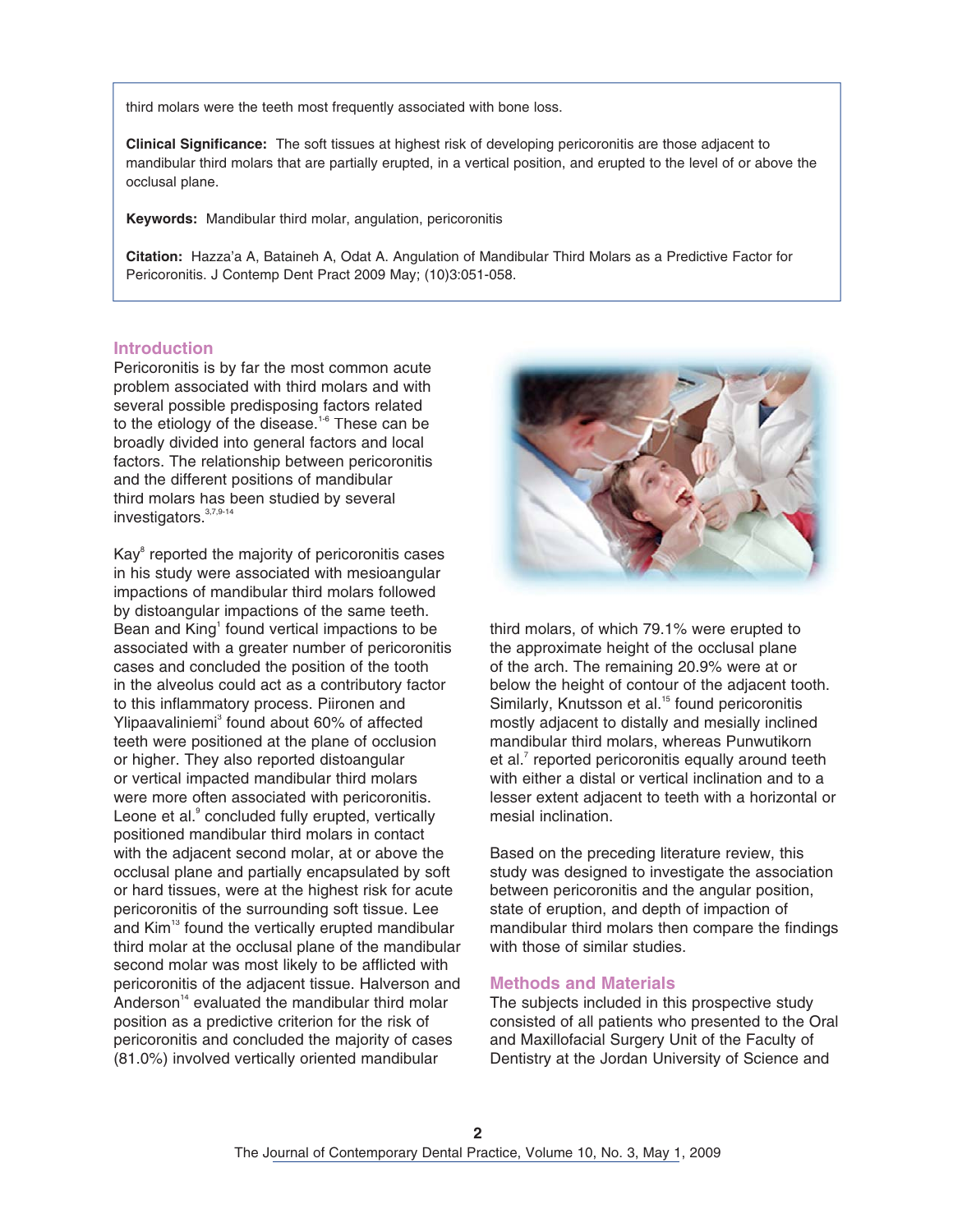Technology in Irbid, Jordan for treatment of signs and symptoms of pericoronitis in a mandibular third molar area during a six month period. Patients were divided into five year age groups starting from 16 to 35 years of age and 36 years of age and older.

To eliminate the possibility of a subject's symptoms being caused by conditions other than pericoronitis, only patients without radiographic signs of periodontal disease or other pathological conditions affecting the mandibular third molar area were included in this study. Using standardized examination instrumentation and a checklist, a single oral surgeon conducted patient interviews as well as clinical and radiological examinations. The checklist consisted of subjective and objective observations that included the following:

- Patient's name
- Patient's age
- Patient's gender
- Type of pericoronitis
- Eruption status
- Inclination and position of the tooth adjacent to the affected tissue

Pericoronitis was classified into acute, subacute, or chronic as follows:

 **Acute pericoronitis:** The following signs and symptoms were recorded for acute type: trismus, extraoral swelling, sore throat, malaise or anorexia, pain, dysphagia, halitosis, and discharge of pus.

**Subacute pericoronitis:** Included cases that were characterized by pain, jaw stiffness, dysphagia, intraoral swelling, halitosis, and pus discharge in the absence of extraoral swelling and systemic body involvement.  **Chronic pericoronitis:** Mild discomfort,

intraoral swelling, and unpleasant taste were considered as signs and symptoms of chronic cases.

Intraoral periapical radiographs were taken using a standardized long-cone paralleling technique to determine the inclination, depth of impaction, and the radiographic changes of the mandibular third molar adjacent to the affected tissues.

The inclination of the mandibular third molars were classified as vertical, horizontal, mesioangular, or distoangular according to a modification of Winter's classification.<sup>16</sup> Other positions such as buccoangular, linguangular, transverse, and inverted were classified as aberrant positions.

The depth of impaction was classified according to the Pell and Gregory system into class A, B, or C as follows:<sup>[17](#page-9-0)</sup>

- **Position A:** The highest portion of the mandibular third molar is level with or above the occlusal plane.
- **Position B:** The highest portion of the mandibular third molar is below the occlusal plane but above the cervical line of the second molar.
- **Position C:** The highest portion of the mandibular third molar is below the cervical line of the second molar.

The state of eruption of the tooth was determined according to the criteria described by Punwutikorn et al.<sup>[7](#page-9-0)</sup> as follows:

- **Fully erupted tooth:** Its crown could be seen totally in the mouth.
- **Partially erupted tooth:** It has penetrated the oral mucosa and is partially visible in the mouth.

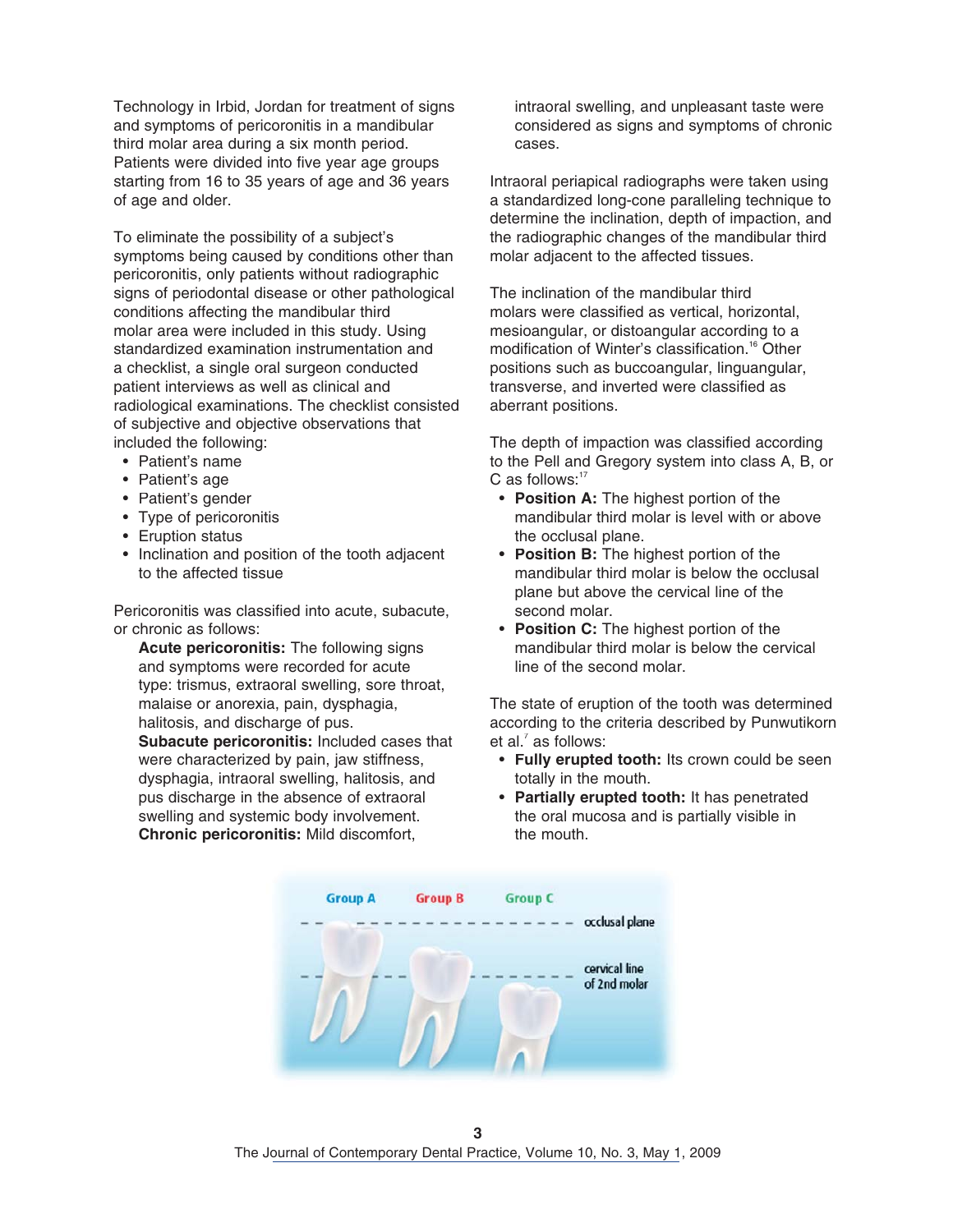• **Completely unerupted tooth:** The tooth has not penetrated the oral mucosa.

Data were statistically analyzed using SPSS® Version 9.0 for Windows software (SPSS Inc, Chicago, IL, USA). The Chi square test was used with p<0.05 considered significant.

# **Results**

The sample in this study consisted of 242 patients with pericoronitis; 108 (44.6%) were males and 134 (55.4%) were females. The age of the subjects ranged from 18-41 years of age with the average being of 24.8 years. All the cases had pericoronitis on one side only. A total of 117 (48.3%) cases involved right mandibular third molars and 125 (51.7%) cases were associated with left mandibular third molars.

The peak occurrence of pericoronitis was seen in the 21-25 year-old age group which included 142 (58.7%) cases, whereas the least affected was the 36 years or older age group which included only 10 (4.1%) cases (Table 1).

Partially erupted mandibular third molars were the most commonly affected by pericoronitis as they accounted for 169 (69.8%) cases. Mandibular third molars fully covered with soft tissue were the least commonly affected as they accounted for only 11 (4.5%) cases. There were no cases involving mandibular third molars that were completely covered with bone (Table 2).

Mandibular third molars in position A were the most commonly affected by pericoronitis accounting for 194 (80.2%) cases. There were

| <b>Age Group</b> | <b>Number of Cases</b> | $\%$  |  |
|------------------|------------------------|-------|--|
| $16 - 20$        | 30                     | 12.4  |  |
| $21 - 25$        | 142                    | 58.7  |  |
| $26 - 30$        | 39                     | 16.1  |  |
| $31 - 35$        | 21                     | 8.7   |  |
| 36 or older      | 10                     | 4.1   |  |
| <b>Total</b>     | 242                    | 100.0 |  |

#### **Table 1. Distribution of subjects by age.**

#### **Table 2. Distribution of cases by the state of eruption of mandibular third molars.**

| <b>State of Eruption</b> | <b>Number of Cases</b> | %     |
|--------------------------|------------------------|-------|
| <b>Full eruption</b>     | 62                     | 25.6  |
| Partial eruption         | 169                    | 69.8  |
| Soft tissues impaction   | 11                     | 4.5   |
| Bony impaction           | n                      | 0.0   |
| <b>Total</b>             | 242                    | 100.0 |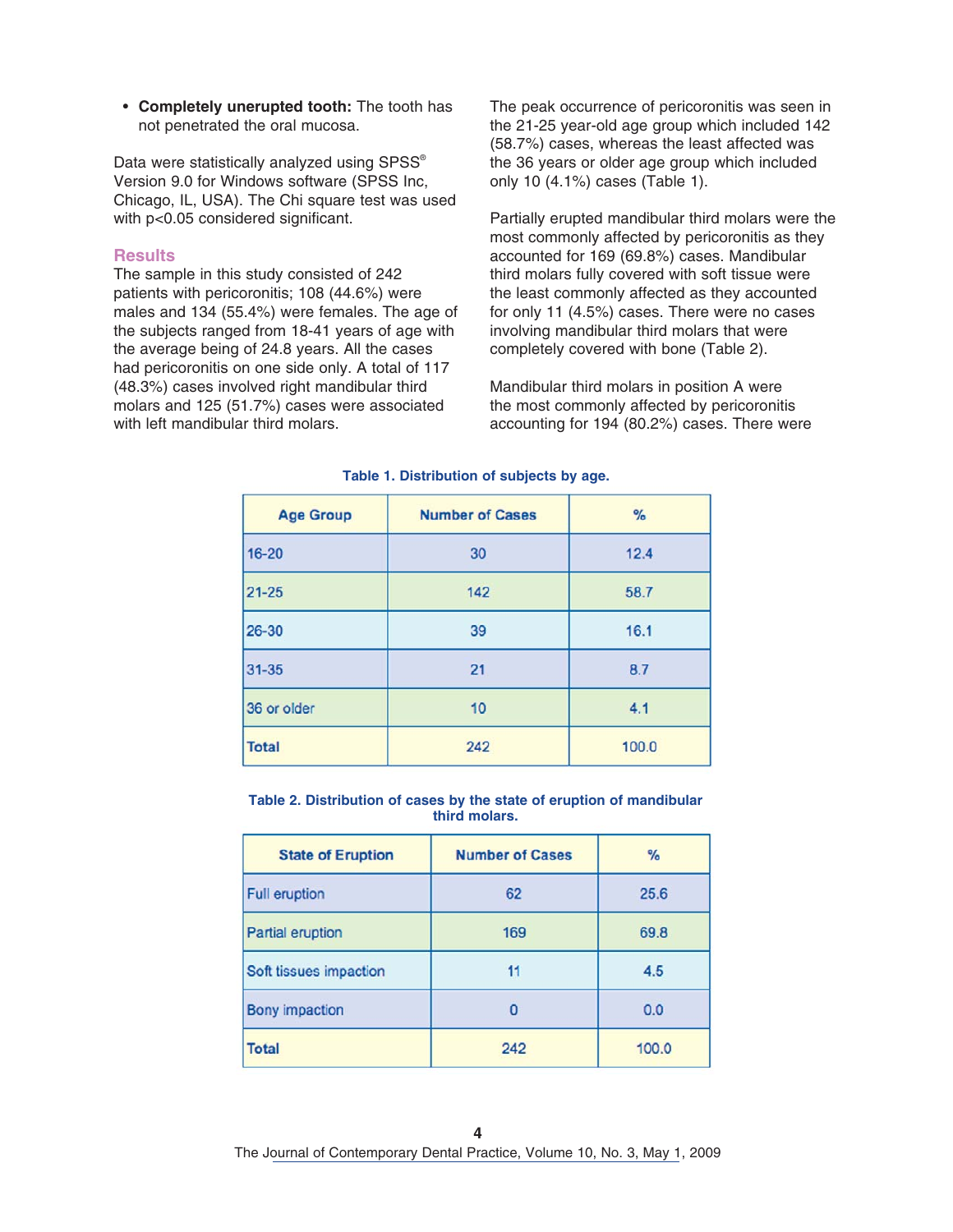| <b>Depth of Impaction</b> | <b>Number of Cases</b> | $\frac{9}{6}$ |
|---------------------------|------------------------|---------------|
| <b>Class A</b>            | 194                    | 80.2          |
| <b>Class B</b>            | 48                     | 19.8          |
| <b>Class C</b>            | 0                      | 0.0           |
| <b>Total</b>              | 242                    | 100.0         |

#### **Table 3. Distribution of cases by the depth of impaction of mandibular third molars.**

#### **Table 4. Distribution of cases by angular position of mandibular third molars.**

| <b>Angular Position</b> | <b>Number of Cases</b> | $\%$  |
|-------------------------|------------------------|-------|
| Vertical                | 121                    | 50.0  |
| Horizontal              | 9                      | 3.7   |
| Mesioangular            | 51                     | 21.1  |
| Distoangular            | 61                     | 25.2  |
| Aberrant                | $\Omega$               | 0.0   |
| <b>Total</b>            | 242                    | 100.0 |

#### **Table 5. Distribution of cases by the number of episodes of pericoronitis.**

| <b>Episodes</b>       | <b>Number of cases</b> | $\frac{9}{6}$ |
|-----------------------|------------------------|---------------|
| One episode           | 34                     | 14.0          |
| Two episodes          | 6                      | 2.5           |
| Three episodes        | Δ                      | 1.7           |
| Four episodes or more | 198                    | 81.8          |
| <b>Total</b>          | 242                    | 100.0         |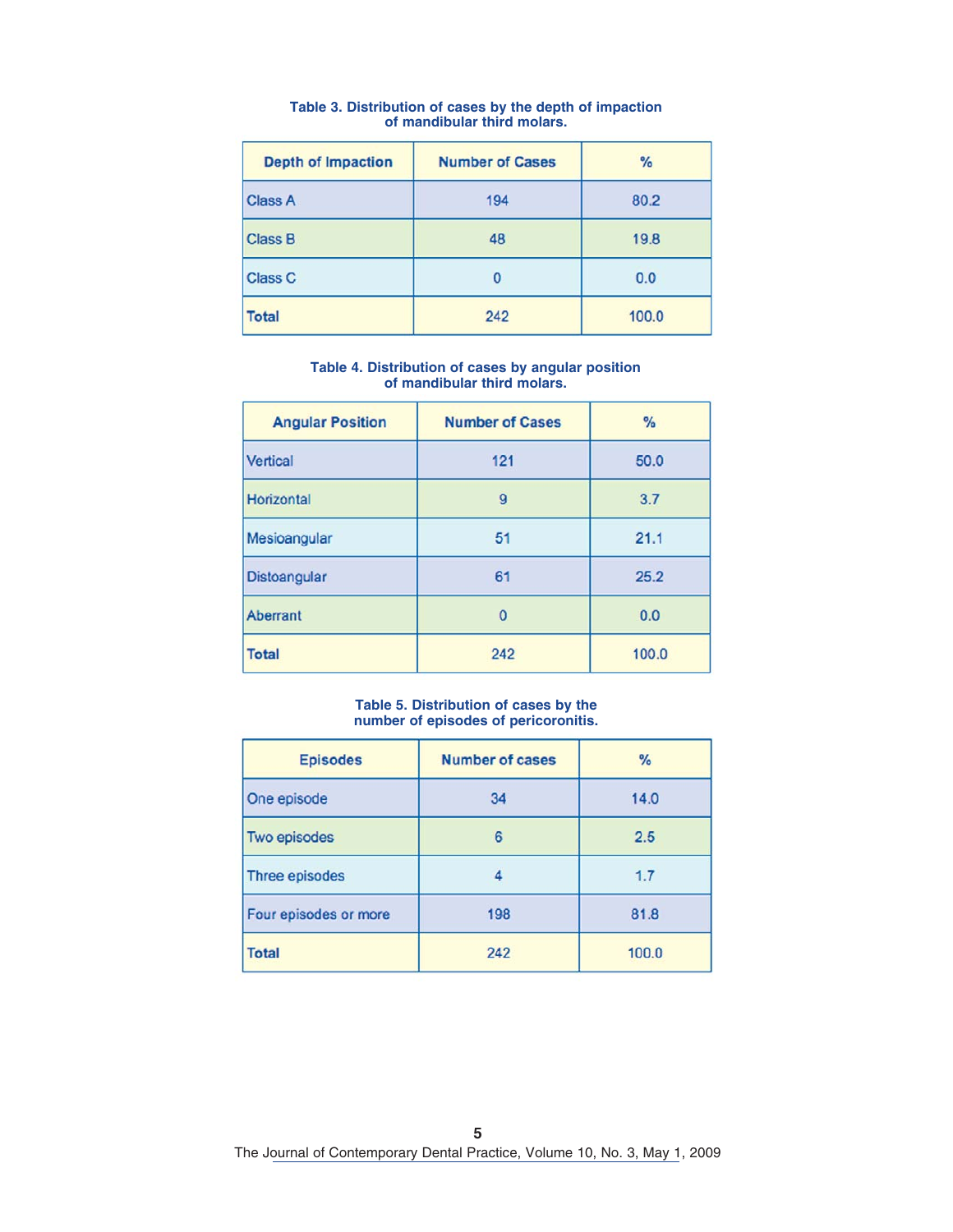| Radiographic<br><b>Changes</b> | Age Group (years) |                |                |           |                | <b>Total</b> |
|--------------------------------|-------------------|----------------|----------------|-----------|----------------|--------------|
|                                | $16 - 20$         | $21 - 25$      | 26-30          | $31 - 35$ | $\geq 36$      |              |
| <b>No</b><br>%                 | 27                | 135            | 37             | 16        | $\overline{7}$ | 222          |
|                                | 12.2              | 60.8           | 16.7           | 7.2       | 3.2            | 100.0        |
| <b>Yes</b><br>%                | 3                 | $\overline{7}$ | $\overline{2}$ | 5         | 3              | 20           |
|                                | 15.0              | 35.0           | 10.0           | 25.0      | 15.0           | 100.0        |
| <b>Total</b><br>%              | 30                | 142            | 39             | 21        | 10             | 242          |
|                                | 12.4              | 58.7           | 16.1           | 8.7       | 4.1            | 100.0        |
| $"p=0.004$                     |                   |                |                |           |                |              |

**Table 6. Distribution of cases according to age and radiographic changes.\***

**Table 7. Distribution of cases according to angular position of mandibular third molars and radiographic changes.\***

| Radiographic<br><b>Changes</b> | <b>Angular Position</b> |                   |                     |                     |                 |              |
|--------------------------------|-------------------------|-------------------|---------------------|---------------------|-----------------|--------------|
|                                | <b>Vertical</b>         | <b>Horizontal</b> | <b>Mesioangular</b> | <b>Distoangular</b> | <b>Aberrant</b> | <b>Total</b> |
| <b>No</b>                      | 115                     | 8                 | 39                  | 60                  | $\mathbf{0}$    | 222          |
| %                              | 51.8                    | 3.6               | 17.6                | 27.0                | 0.0             | 100.0        |
| <b>Yes</b><br>%                | 6                       | 1                 | 12                  | 1                   | $\mathbf 0$     | 20           |
|                                | 30.0                    | 5.0               | 60.0                | 5.0                 | 0.0             | 100.0        |
| <b>Total</b><br>%              | 121                     | 9                 | 51                  | 61                  | 0               | 242          |
|                                | 50.0                    | 3.7               | 21.1                | 25.2                | 0.0             | 100.0        |
| "p<0.00                        |                         |                   |                     |                     |                 |              |

no cases involving mandibular third molars in position C (Table 3).

Vertically erupted mandibular third molars were the most commonly affected by pericoronitis accounting for 121 (50.0%) cases. There were no cases involving mandibular third molars in aberrant positions (Table 4).

Most patients suffered from recurrent pericoronitis; 198 (81.8%) of them had four or more acute episodes, whereas only 34 (14.0%) patients had pericoronitis for the first time (Table 5).

Only 20 (8.3%) cases were associated with radiographic change with the only change being alveolar bone resorption at the distal surface of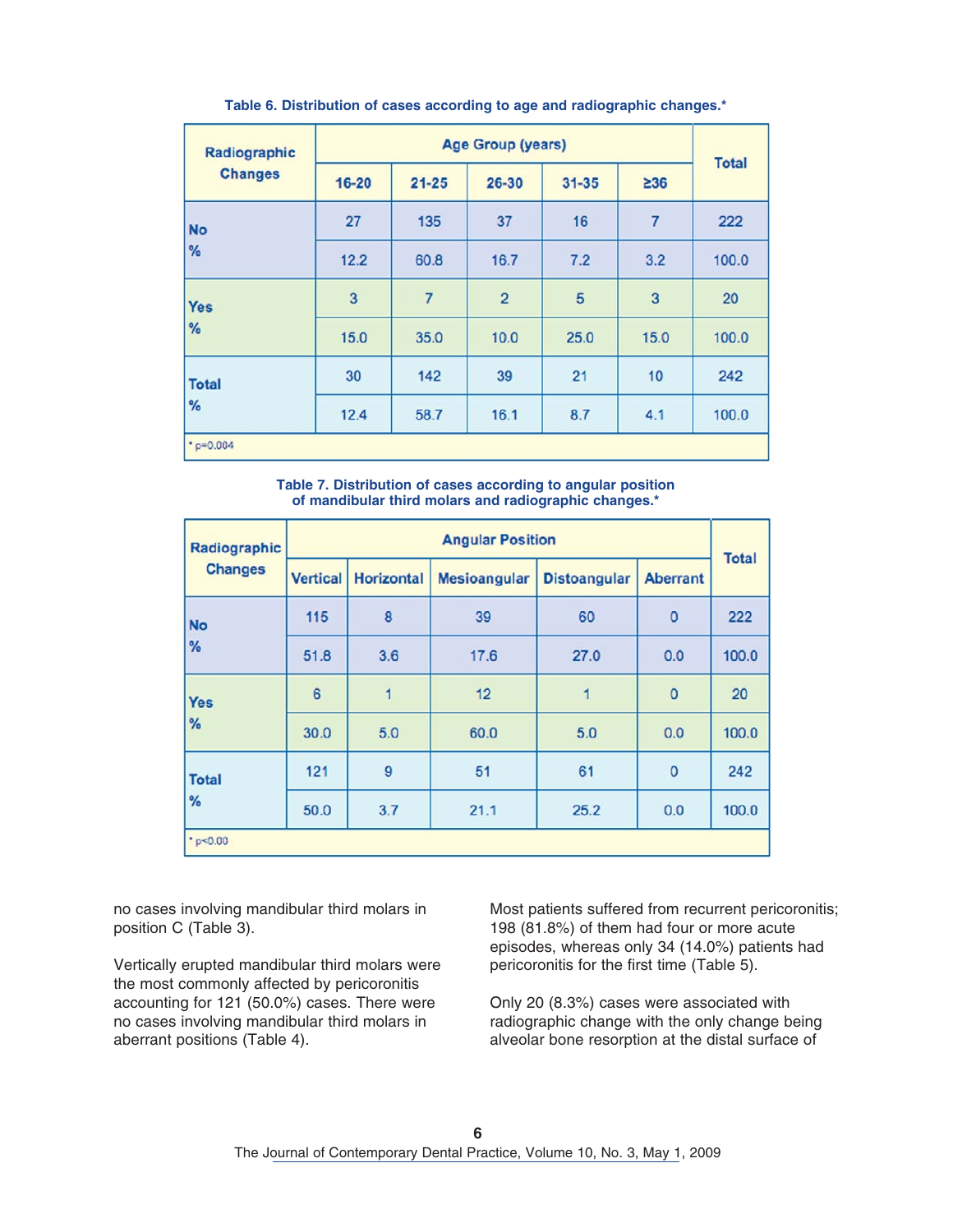the mandibular second molar. Considering patient age, seven (35.0%) cases were within the 21-26 year-old age group and only two (10.0%) were within the 26-30 year-old age group (Table 6).

Of the cases with radiographic changes, 14 (70.0%) were associated with partially erupted mandibular third molars and six (30.0%) were with fully erupted mandibular third molars. In 19 (95.0%) of the cases with radiographic changes the mandibular third molars were in position A, while in only one (5.0%) case the tooth was in position B, and none involved teeth in position C. None of the fully impacted molars in soft tissues showed any radiographic changes.

Of the mandibular third molars that were associated with radiographic changes 12 (60.0%) were in the mesioangular position, six (30.0%) cases were in the vertical position, and only one (5.0%) case in each of distoangular and horizontal positions (Table 7).

Using the Chi-square test a statistically significant association was found between radiographic changes and the angular position of the tooth (p<0.002) and between radiographic changes and the age of the subjects (p=0.004). There was no association between radiographic changes and either the gender of the subject (p=0.114), state of eruption (p=0.561), or depth of impaction (p=0.063).

# **Discussion**

Pericoronitis is a chronic condition with a high recurrence rate of acute exacerbations. Most of the patients affected by pericoronitis experience only a mild discomfort, but it may cause an acute illness with severe pain, dysfunction, systemic upset, and serious complications.<sup>3</sup> As stated previously, several studies have been conducted to identify the teeth at highest risk to develop pericoronitis in the adjacent tissue.

The results of this study showed female patients (55.4%) were slightly more commonly affected by pericoronitis than males (44.6%). These results are similar to the findings of Bataineh and Al Qudah<sup>2</sup> in which female patients constituted 56.7% of their sample while males constituted 43.3%.

On the other hand, the results of the pres[ent](#page-9-0) study differ from the findings of Howe<sup>4</sup>, Kay $^8$  as well as Lee and Kim<sup>13</sup> who found both sexes to be equally affected by pericoronitis. Whereas other investigators have reported females were affected by pericoronitis twice as frequently as males.<sup>3</sup>

The slight difference between the male and female ratio in the present study may be explained by the ratio of males to females who sought care in the Oral and Maxillofacial Surgery Unit of the Faculty of Dentistry at the Jordan University of Science and Technology in Irbid, Jordan for treatment of signs and symptoms of pericoronitis in a mandibular third molar area.

It is generally accepted that pericoronitis can affect patients of any age, but it is more frequently seen in the 17-25 year-old age group.<sup>1,2,7,18</sup> This was confirmed by the results of the present study where (71.1%) of the cases were within the 16-25 year-old age group.

It is well known eruption of mandibular third molars occurs mostly between 17-21 years.<sup>[7,19](#page-9-0)</sup> Thus, most of the cases of pericoronitis do not occur during eruption but rather some years later. This could be attributed to the long exposure to irritants from the oral cavity.

Also, similar to the results of other studies<sup>7,9,12,20-22</sup> the present study showed the tissues adjacent to partially erupted mandibular third molars were more commonly affected by pericoronitis. This result is not in agreement with the findings of Hattab $^{23}$  who stated mandibular third molars partially covered by soft tissues presented many more pathologic problems than molars completely covered or fully erupted. The results are also not consistent with the findings of Punwutikorn et  $al.7$  $al.7$  who stated partially erupted mandibular third molars were associated with more symptoms than completely unerupted teeth. In the same context the present study showed mandibular third molars completely impacted in soft tissues were affected by pericoronitis in only a minority of cases. This is less than reported by Brickly et al.<sup>20</sup> but comparable to the results of Yamaoka et al.<sup>24</sup> None of the cases in the present study involved a mandibular third molar that was fully impacted in bone.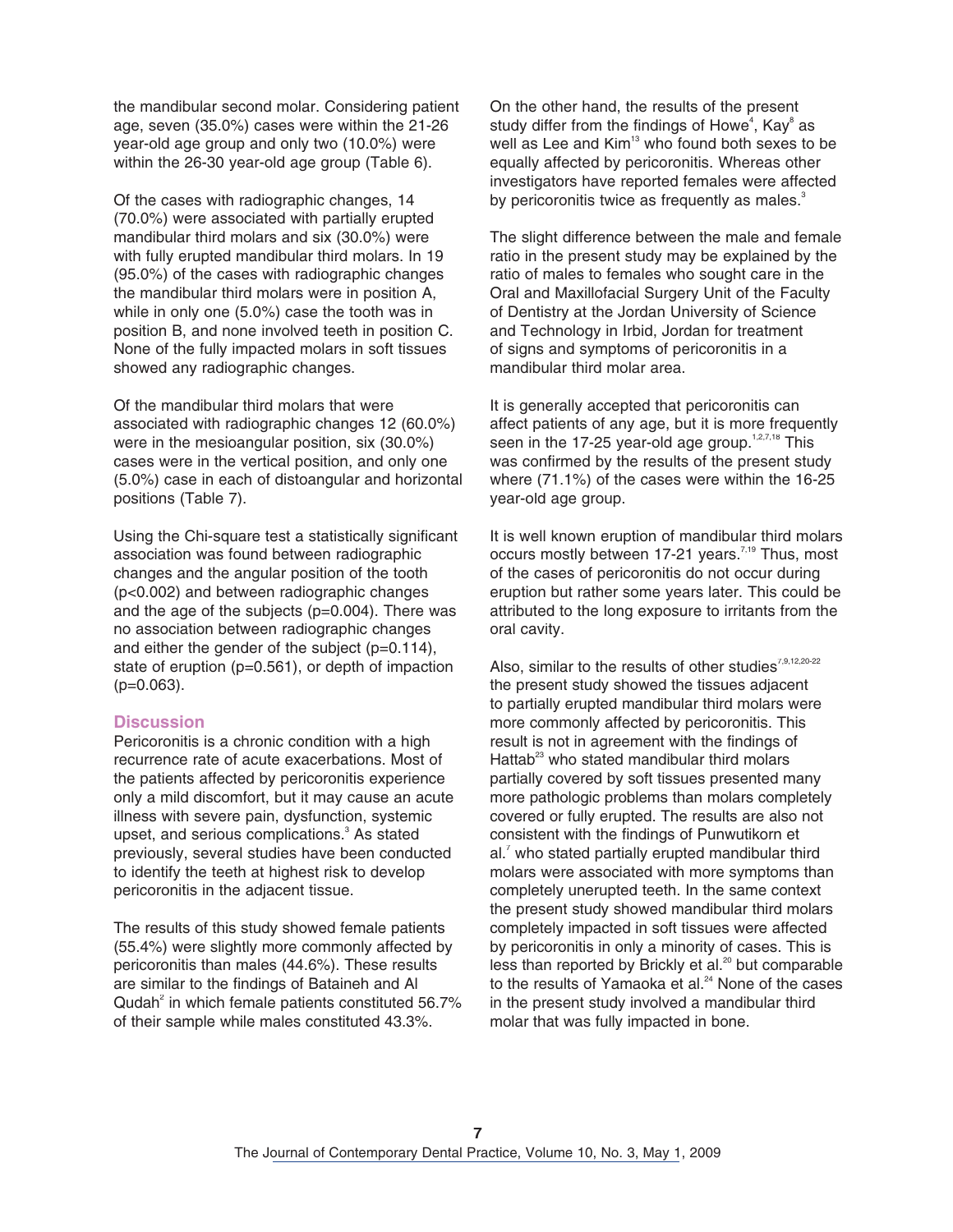A possible explanation for these findings may be related to the initiation of inflammation in the potential space between the crown of the tooth and the overlying soft tissue. In the partially erupted teeth this space is more likely to trap food debris leading to stagnation, bacterial colonization, and subsequent inflammation.

In agreement with previous studies<sup>1,3,9,11,13,14</sup> the present study showed the tissues adjacent to vertically erupted mandibular third molars were the most frequently affected by pericoronitis. However, this is in disagreement with the findings of Venta et al.<sup>12</sup> who found soft tissue adjacent to mandibular third molars in a distoangular position was more commonly involved in pericoronitis. The findings of the present study are also in disagreement with the findings of  $\text{Kay}^8$  $\text{Kay}^8$ , Hattab<sup>23</sup>, and Kuntusson et al.<sup>15</sup> who found the tissues adjacent to mesioangularly erupted mandibular third molars were the most frequently affected by pericoronitis.

The contribution of mesioangular impaction to pericoronitis in the present study was 21.1%, which is comparable to the results of Leone et al.<sup>[9](#page-9-0)</sup> in which 16.0% of their cases were in a mesioangular position.

The correlation seen between pericoronitis and the angular position of the mandibular third molar may be due to the fact some angular positions of mandibular third molars in Jordanians are more frequent than others. However, when the results of two studies conducted on a Jordanian population on the frequency distribution of mandibular third molar impaction<sup>[10,25](#page-9-0)</sup> compared to the frequency distribution of pericoronitis seen in this study, it is unlikely the above mentioned correlation has resulted from the fact some inclinations of mandibular third molars are more frequent than others.

What has been implied for the angular position can also be implied for the depth of impaction of mandibular third molars in that the correlation seen between pericoronitis and the depth of impaction may be due to the fact some positions of mandibular third molars (without pericoronitis) are more frequent than others. Three studies performed on Jordanian populations reported different percentages for each position. One study found 42% of mandibular third molars were in position A, 20% were in position B, and 37% were

in position C.<sup>23</sup> Another study found 47.7% of mandibular third molars were in position A, 12.7% were in position B, and 39.6% were in position C.<sup>[25](#page-9-0)</sup> The third one found 66.0% of mandibular third molars were in position B and 34.0% were in position C. [30](#page-10-0)

The findings of the present study showed tissue adjacent to mandibular third molars in position A were the most commonly affected by pericoronitis (80.2%), followed by those in position B (19.8%), and no cases involved teeth in class C position. Thus, it is unlikely the correlation has resulted from some positions of mandibular third molars being more frequent than others since these results differ from the frequency distribution of mandibular third molars impaction (without pericoronitis) described earlier. Therefore, these findings may be due to teeth in position "A" being more prone to trauma from opposing teeth which could help to initiate or aggravate the problem than teeth in other inferior positions. Another possible explanation could be most partially erupted teeth in the present study (67.0%) were found to be at or above the level of the occlusal plane rendering them more vulnerable to pericoronitis in the adjacent tissue. Teeth erupted to or above the level of the occlusal plane are at a higher risk for the development of pericoronitis in the adjacent tissue.<sup>[3,9,11-14](#page-9-0)</sup>

It is well known pericoronitis is a recurrent condition. Venta et al.<sup>12</sup> found about half of their subjects reported previous episodes of pericoronitis relating to the same tooth and only 15% experienced it for the first time. Similarly, Bean and King<sup>1</sup> stated half of their subjects reported previous flare ups of a chronic or subacute pericoronitis.

In the present study 86% of the cases had at least two episodes of pericoronitis and only 14% experienced it for the first time. A possible explanation for this difference could be the prophylactic extraction of mandibular third molars before they caused such problems or promptly after causing such a problem. This was common practice in 1971 when the Bean and King<sup>[1](#page-9-0)</sup> study was conducted. Furthermore, Venta et al.<sup>12</sup> found 75% of third molars that caused an acute pericoronitis were extracted to prevent subsequent recurrence of the problem.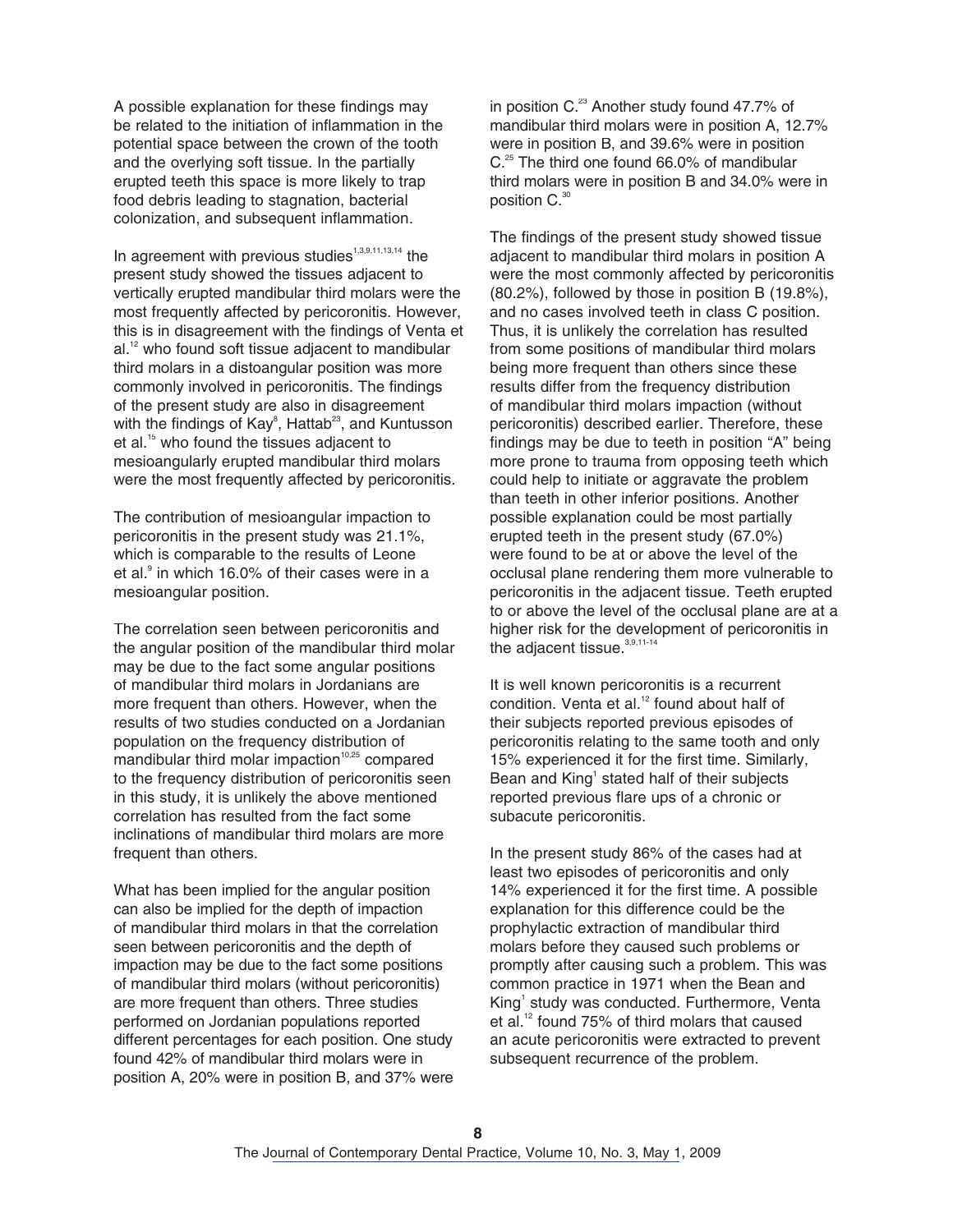In the present study an association was found between age and the presence of radiographic changes. Most of these changes (35.0%) were found in the 21-25 year-old age group, followed by the 31-35 year-old age group (25.0%). This could be explained by the finding of recurrence of pericoronitis in 58.7% and 8.7% of the 21-25 and 31-35 year age groups, respectively. This is consistent with the findings of Laskin $31$  who reported repetitive episodes of pericoronitis could result in bone destruction between the mandibular third and second molars.

The results of the current study is in agreement with the results of studies by Yamaoka et al.<sup>24</sup> and Godfrey<sup>32</sup> by demonstrating a strong association between the inclination of the mandibular third molar and the presence of radiographic changes. Whereas, Blakey et al.<sup>[11](#page-9-0)</sup> claimed there was no alveolar bone loss seen in association with pericoronitis. This difference between their findings and the findings of the current study could be attributed to the inclusion of only

young patients with mild signs and symptoms of pericoronitis in that study.

### **Conclusion**

The tissue adjacent to vertically inclined, partially erupted mandibular third molars that were positioned at or above the level of the occlusal plane were more frequently affected by pericoronitis than teeth that are soft tissue impacted or erupted. Bone loss between the mandibular second and third molars is the only radiographic change associated with pericoronitis and strongly related to the angulation of mandibular third molars. Mesioangular erupted third molars were the most frequently associated tooth with bone loss.

#### **Clinical Significance**

The soft tissues at highest risk of developing pericoronitis are those adjacent to mandibular third molars that are partially erupted, in a vertical position, and erupted to the level of or above the occlusal plane.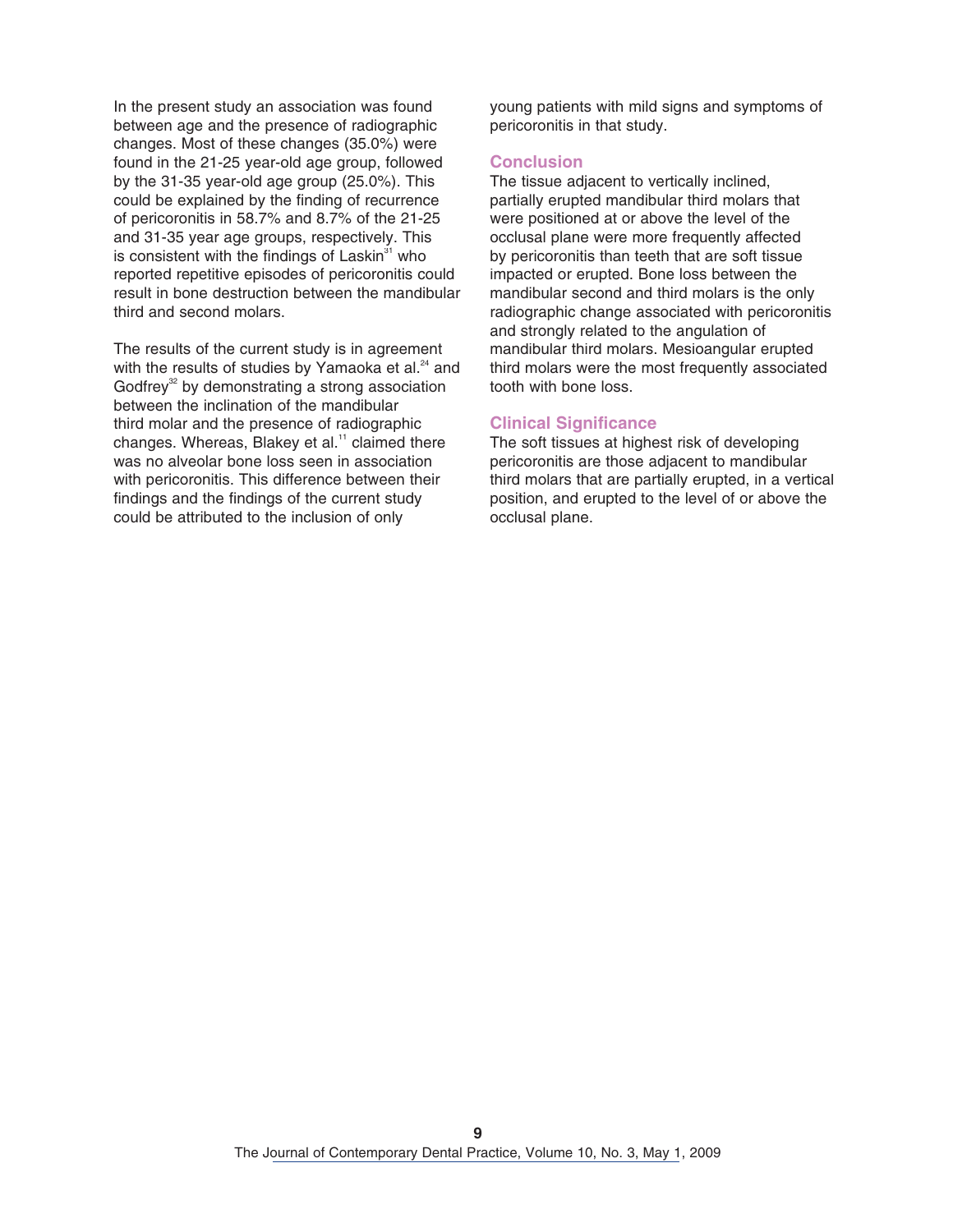# <span id="page-9-0"></span>**References**

- 1. Bean LR, King DR. Pericoronitis: its nature and etiology. J Am Dent Assoc. 1971; 83:1074-77.
- 2. Bataineh AB, Al Qudah M. The predisposing factors of pericoronitis of mandibular third molars in Jordanian population. Quintessence Int. 2003; 34:227-231.
- 3. Piironen J, Ylipaavalniemi P. Local predisposing factors and clinical symptoms in pericoronitis. Proc Fen Dent Soc. 1981; 77:278-282.
- 4. Geoffrey L Howe. Minor Oral Surgery: Third Edition, J. Wright & Sons, 1985.
- 5. Rajasuo A, Leppanen J, Savolainen S, Meurman JH. Pericoronitis and tonsillitis, clinical and darkfield microscopy findings. Oral Surg Oral Med Oral Pathol Oral Radiol Endod. 1996; 81:526-32.
- 6. Meurman JH, Rajasuo A, Savolainen S. Respiratory tract infection and concomitant pericoronitis of the wisdom teeth. BMJ.1995; 310:834-6.
- 7. Punwutikorn J, Waikakul A, Ochareon P. Symptoms of unerupted mandibular third molars. Oral Surg Oral Med Oral Pathol Oral Radiol Endod. 1999; 87:305-310.
- 8. Kay LW. Investigations into the nature of pericoronitis. Br J Oral Surg. 1966; 3:188-205.
- 9. Leone SA, Edenfield MJ, Cohen ME. Correlation of acute pericoronitis and the position of the mandibular third molar. Oral Surg Oral Med Oral Pathol. 1986; 62:245-50.
- 10. Bataineh A, Albashaireh Z, Hazza'a. The surgical removal of mandibular third molars: A study in decision making. Quintessence Int. 2002; 33:613-17.
- 11. Blakey GH, White RP, Offenbacher S, Phillips C, Delano E, Maynor G. Clinical/Biological outcomes of treatment for pericoronitis. J Oral Maxillofac Surg. 1996; 54:1150-1160.
- 12. Venta I, Turtula L, Murtomaa H, Ylipaavalniemi P. Third molars as an acute problem in Finnish students. Oral Surg Oral Med Oral Pathol. 1993; 76:135-40.
- 13. Lee DK, Kim BJ. The relation of pericoronitis to the position of mandibular third molar. Taehan Chikkwa Uisa Hyophoe Chi. 1989; 27(2):201-9.
- 14. Halverson BA, Anderson WH 3d. The mandibular third molar position as predictive criteria for risk for pericoronitis: a retrospective study. Mil Med. 1992; 157(3):142-5.
- 15. Knutsson K, Brehmer B, Lysell L, Rohlin M. Pathosis associated with mandibular third molars subjected to removal. Oral Surg Oral Med Oral Pathol Oral Radiol Endod. 1996; 82(1):10-7.
- 16. Winter GB. Principles of Ÿxodontias as applied to the impacted third molar. St Louis: American Medical Books, 1926.
- 17. Pell GJ, Gregory G. Report on a ten year study of a tooth division technique for the removal of impacted teeth. Am J Orthod 1942; 28:660-9.
- 18. Liacsabuanga H, Reichhart E, Shmitt W, Lutticken R, Haase G. Investigations of the infectious organisms causing pericoronitis of the mandibular third molar. J Oral Maxillofac Surg. 2000; 58:611-616.
- 19. Kajii T, Imai T, Kajii S, Iida J. Presence of third molar germs in orthodontic patints in Japan. Am J Orthod Dentofacial Orthop. 2001; 119:245-50.
- 20. Brickley MR, Shephered JB. An investigation of the rationality of lower third molar removal, based on USA National Institute of Health criteria. Br Dent J. 1996; 180:249-54.
- 21. Peterson LJ. Rational for removing impacted teeth: when to extract or not to extract. JADA. 1992; 123:198-4.
- 22. Laine M, Venta I, Hyrkas T, Ma J, Konttinen Y. Chronic inflammation around painless partially erupted third molars. Oral Surg Oral Med Oral Pathol Oral Radiol Endod. 2003; 95:277-82.
- 23. Hattab FN. Positional changes and eruption of impacted mandibular third molars in young adults, a radiographic 4-year follow-up study. Oral Surg Oral Med Oral Pathol Oral Radiol Endod. 1997; 84:604-8.
- 24. Yamaoka M, Tambo A, Furusawa K. Incidence of inflammation in completely impacted lower third molars. Aust Dent J. 1997; 42:153-5.
- 25. Hattab FN, Rawashdeh M, Fahmy M. Impaction status of third molars in Jordanian students. Oral Surg Oral Med Oral Pathol Oral Radiol Endod. 1995; 79:24-9.
- 26. Peterson LJ. Contemporary Oral and Maxillofacial Surgery. Third Edition, Mosby, 1998.